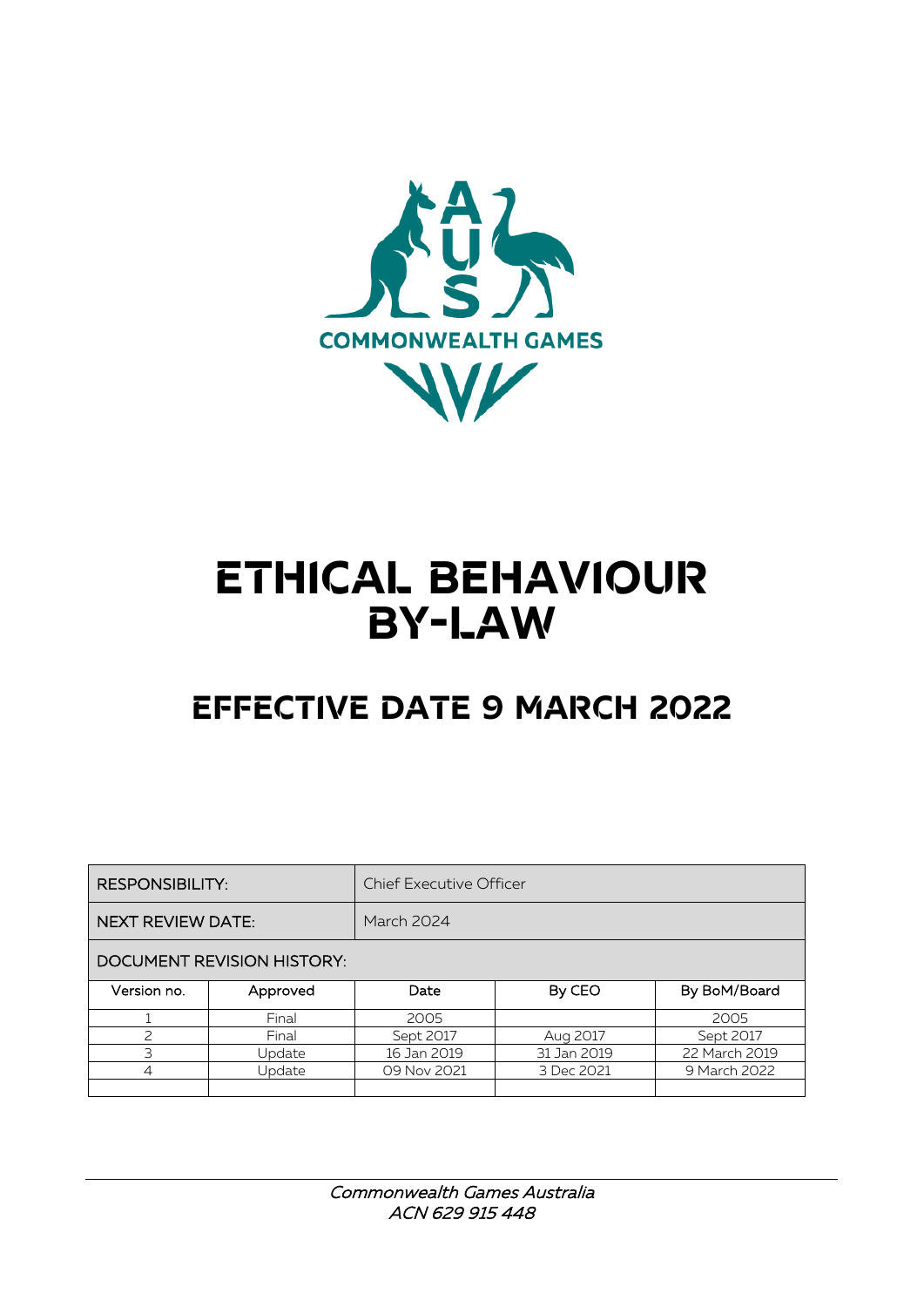| $\mathbf 1$                         | <b>DEFINITIONS</b> |                                                                                                                                                                                                                                                                                                                                                                                                                                                                   |  |  |
|-------------------------------------|--------------------|-------------------------------------------------------------------------------------------------------------------------------------------------------------------------------------------------------------------------------------------------------------------------------------------------------------------------------------------------------------------------------------------------------------------------------------------------------------------|--|--|
|                                     | "Abuse"            | means any type of abuse (including physical, emotional, psychological,<br>sexual, and inappropriate use of power) that has caused, is causing or is<br>likely to cause harm to a person's wellbeing, whether in person or as the<br>result of a publication viewable by any other person by any means.                                                                                                                                                            |  |  |
|                                     | "Athlete"          | means an athlete who:                                                                                                                                                                                                                                                                                                                                                                                                                                             |  |  |
|                                     |                    | (a)<br>receives financial or other assistance from CGA; or                                                                                                                                                                                                                                                                                                                                                                                                        |  |  |
|                                     |                    | (b)<br>has been nominated for appointment to, or appointed as a member<br>of, any Team.                                                                                                                                                                                                                                                                                                                                                                           |  |  |
|                                     | "Benefit"          | means any advantage and is not limited to property.                                                                                                                                                                                                                                                                                                                                                                                                               |  |  |
|                                     | "Board"            | has the same meaning as in the Constitution.                                                                                                                                                                                                                                                                                                                                                                                                                      |  |  |
|                                     | "Bullying"         | means when a person or group of people repeatedly and intentionally use<br>words or actions, or the inappropriate use of power, against a person or a<br>group of people that may cause distress and a harm including a risk to<br>health, wellbeing and safety. Bullying includes behaviour that a reasonable<br>person, having regard to all the circumstances, would expect to offend,<br>humiliate, intimidate or threaten the person exposed to the conduct. |  |  |
|                                     | "By-Law"           | means this ethical behavior by-law.                                                                                                                                                                                                                                                                                                                                                                                                                               |  |  |
|                                     | "CGA"              | means Commonwealth Games Australia Limited, formerly known as the<br>Australian<br>Commonwealth Games<br>Association<br>trading<br>Inc<br>as<br>Commonwealth Games Australia.                                                                                                                                                                                                                                                                                     |  |  |
|                                     | "Chef de Mission"  | means the CGA Chef de Mission appointed for a particular Games.                                                                                                                                                                                                                                                                                                                                                                                                   |  |  |
|                                     | "CEO"              | means the Chief Executive Officer of CGA.                                                                                                                                                                                                                                                                                                                                                                                                                         |  |  |
|                                     | "Child"            | means a person who is under the age of 18.                                                                                                                                                                                                                                                                                                                                                                                                                        |  |  |
|                                     | "Child Abuse"      | has the meaning given to it in Schedule 1 and includes the following as<br>outlined in that Schedule:                                                                                                                                                                                                                                                                                                                                                             |  |  |
|                                     |                    | (a) Physical Abuse                                                                                                                                                                                                                                                                                                                                                                                                                                                |  |  |
|                                     |                    | (b) Emotional or Psychological Abuse                                                                                                                                                                                                                                                                                                                                                                                                                              |  |  |
|                                     |                    | (c) Sexual Abuse                                                                                                                                                                                                                                                                                                                                                                                                                                                  |  |  |
|                                     |                    | (d) Neglect                                                                                                                                                                                                                                                                                                                                                                                                                                                       |  |  |
|                                     |                    | (e) Exposure to Family Violence                                                                                                                                                                                                                                                                                                                                                                                                                                   |  |  |
| "Constitution"<br>the Constitution. |                    | means the Constitution of CGA including any by-law enacted pursuant to                                                                                                                                                                                                                                                                                                                                                                                            |  |  |
|                                     | "Disability"       | in relation to a person means:                                                                                                                                                                                                                                                                                                                                                                                                                                    |  |  |
|                                     |                    | a total or partial loss of a part of the body or of the person's bodily<br>(a)<br>or mental functions;                                                                                                                                                                                                                                                                                                                                                            |  |  |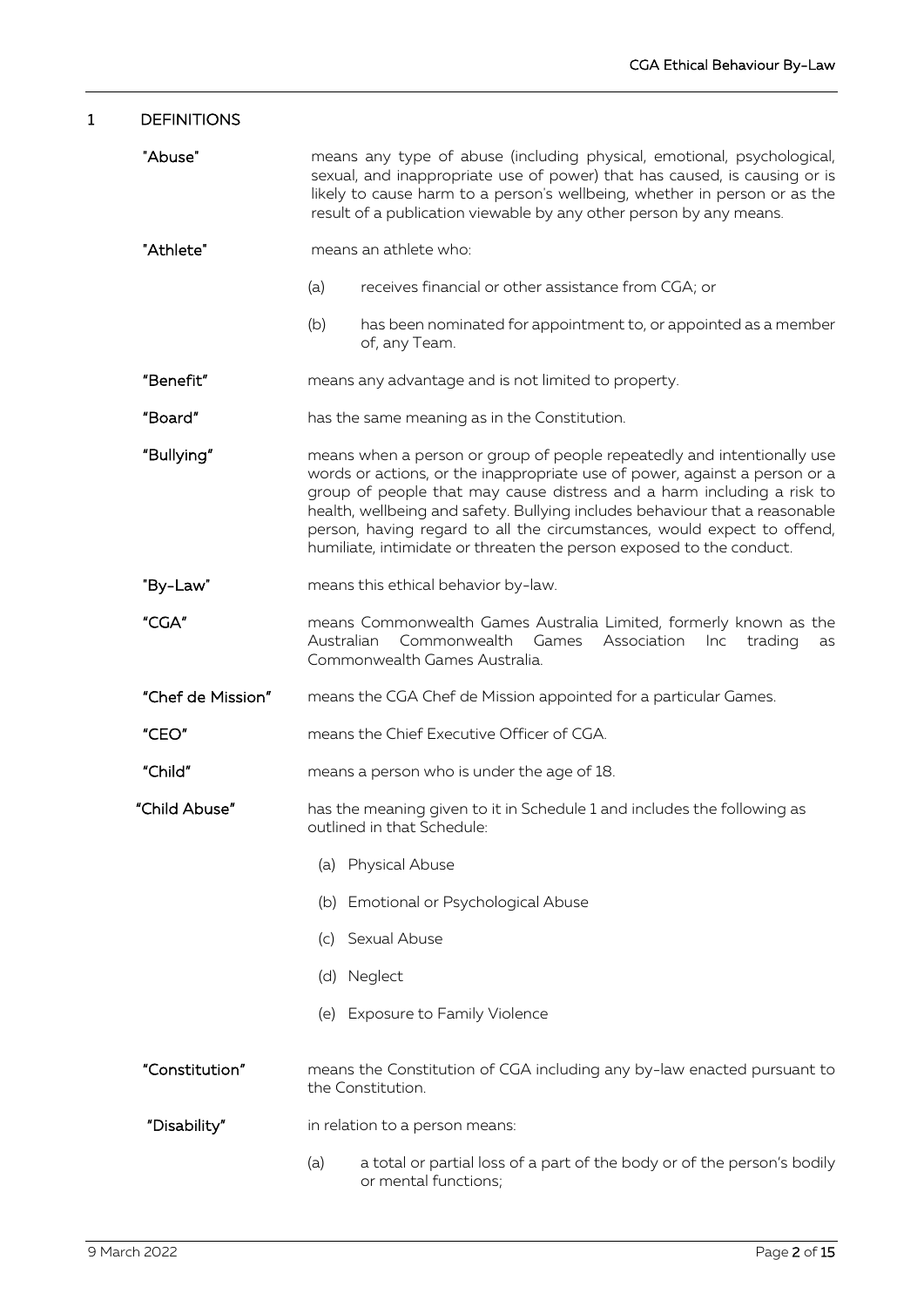|                          | (b)                                                                                                                                                                                                                                                                                                                                  | the presence in the body of organisms causing or capable of<br>causing disease or illness;                                                                           |
|--------------------------|--------------------------------------------------------------------------------------------------------------------------------------------------------------------------------------------------------------------------------------------------------------------------------------------------------------------------------------|----------------------------------------------------------------------------------------------------------------------------------------------------------------------|
|                          | (c)                                                                                                                                                                                                                                                                                                                                  | the malfunction, malformation or disfigurement of a part of the<br>person's body;                                                                                    |
|                          | (d)                                                                                                                                                                                                                                                                                                                                  | a disorder or malfunction that results in a person learning differently<br>from a person without the disorder or malfunction; or                                     |
|                          | (e)                                                                                                                                                                                                                                                                                                                                  | a disorder, illness or disease that affects a person's through<br>processes, perception or reality, emotions or judgments or that<br>results in disturbed behaviour; |
|                          | and includes a disability that:                                                                                                                                                                                                                                                                                                      |                                                                                                                                                                      |
|                          | (a)                                                                                                                                                                                                                                                                                                                                  | presently exists;                                                                                                                                                    |
|                          | (b)                                                                                                                                                                                                                                                                                                                                  | previously existed but no longer exists;                                                                                                                             |
|                          | (c)                                                                                                                                                                                                                                                                                                                                  | may exist in the future; or                                                                                                                                          |
|                          | (d)                                                                                                                                                                                                                                                                                                                                  | is imputed to a person whether or not that person has a disability.                                                                                                  |
| "Final Appeal"           |                                                                                                                                                                                                                                                                                                                                      | means the process outlined in Clause 7.7.                                                                                                                            |
| "First Instance Appeal"  |                                                                                                                                                                                                                                                                                                                                      | means the process outlined in Clause 7.6.                                                                                                                            |
| "Games"                  |                                                                                                                                                                                                                                                                                                                                      | means the Commonwealth Games or any other sporting competition or<br>event in which any Team is to compete or participate.                                           |
| "Games<br>Accommodation" | means any place of any Athlete or Official's accommodation in relation to<br>the Games.                                                                                                                                                                                                                                              |                                                                                                                                                                      |
| "Games<br>Period"        |                                                                                                                                                                                                                                                                                                                                      | means the period commencing at the earlier of:                                                                                                                       |
|                          |                                                                                                                                                                                                                                                                                                                                      | (a) the date a Relevant Person receives his or her Games accreditation;                                                                                              |
|                          | (b)                                                                                                                                                                                                                                                                                                                                  | or<br>the opening of the official Games Accommodation,                                                                                                               |
|                          | Team.                                                                                                                                                                                                                                                                                                                                | and ends at midnight the day after the closing ceremony of the Games or<br>on such later date as the person is formally discharged from the relevant                 |
| "Grooming"               | refers to the process by which an adult establishes a trusting relationship<br>with a child and those associated with the child's care and wellbeing, to<br>create an environment in which abuse can occur                                                                                                                           |                                                                                                                                                                      |
| "Harassment"             | means any type of behavior towards a person that they do not want and<br>that is offensive, abusive, belittling or threatening and is reasonably likely<br>to cause harm to the person who is the subject of the harassment.                                                                                                         |                                                                                                                                                                      |
| "Illegal Drug"           | means any substance listed under Schedule 9 and 10 of the current<br>Commonwealth Poisons Standard, as well as any substance listed in<br>Schedule 1 of the Criminal Code Regulations 2019 (CT), as well as those<br>substances howsoever proscribed under relevant state or territory<br>legislation, as amended from time to time. |                                                                                                                                                                      |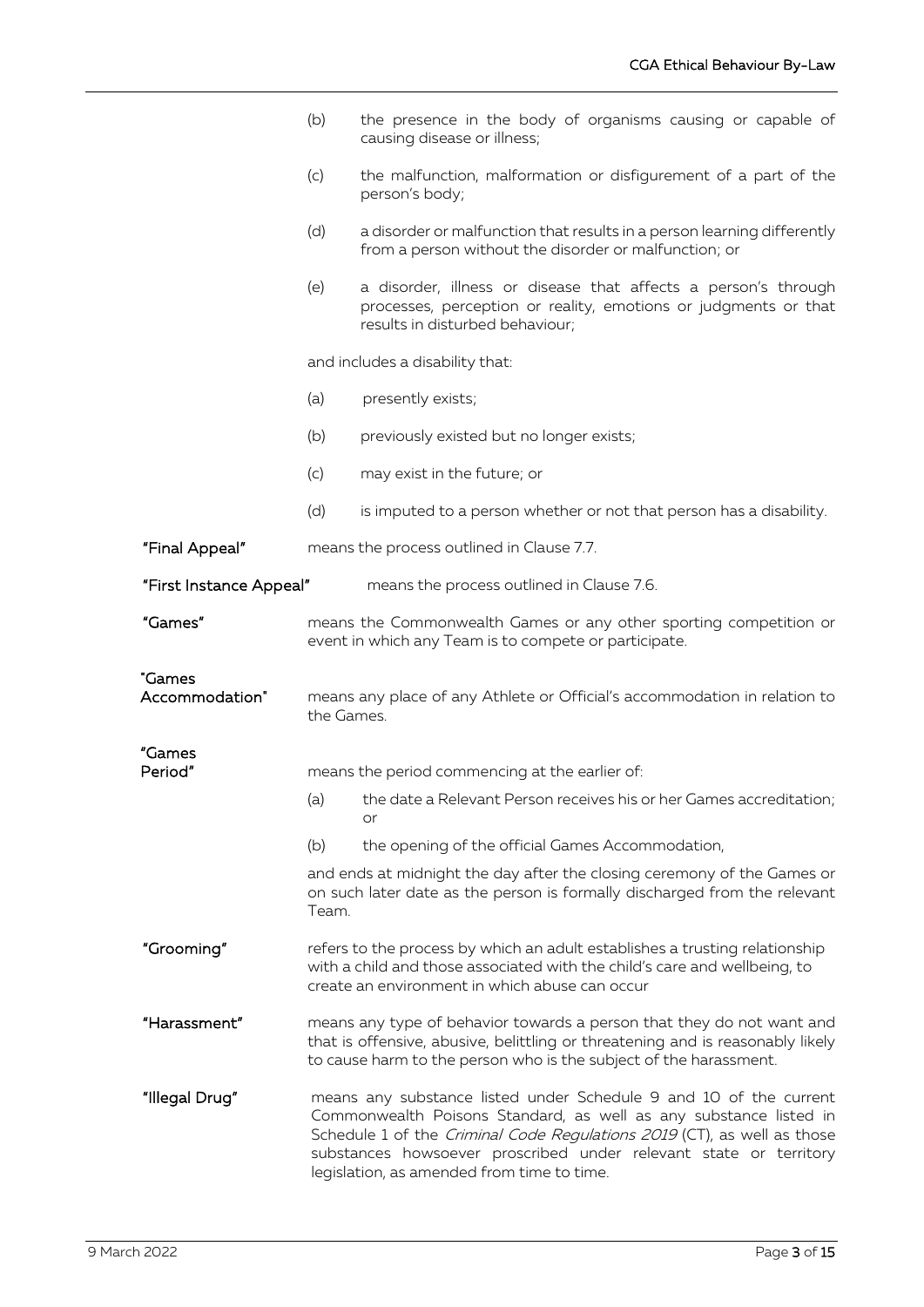|                              | "Inside Information" means any information connected to the conduct, management or<br>organisation of a sporting event that is not generally available and if it were<br>generally available, the information, would, or would be likely to, influence<br>a person's decision to bet on the sporting event or in making any other<br>betting.                                                            |  |
|------------------------------|----------------------------------------------------------------------------------------------------------------------------------------------------------------------------------------------------------------------------------------------------------------------------------------------------------------------------------------------------------------------------------------------------------|--|
| "Mandatory<br>Reporting"     | means the legislative requirement for specific people or groups of people<br>to report suspected child abuse, a summary of which is available in<br>Schedule 1.                                                                                                                                                                                                                                          |  |
| "Misconduct<br>with a Child" | means any behaviour involving a Child that is objectively age inappropriate<br>and/or places the Child at risk of harm.                                                                                                                                                                                                                                                                                  |  |
| "NST"                        | means the National Sports Tribunal established under the NST Legislation,<br>and all of its three Divisions.                                                                                                                                                                                                                                                                                             |  |
|                              | "NST Eligible Matter" means a kind of dispute that falls within the jurisdiction of the NST.                                                                                                                                                                                                                                                                                                             |  |
| "NST Legislation"            | means the National Sports Tribunal Act 2019 (Cth) (NST Act), and any<br>legislative instruments made under the NST Act as may be in force from<br>time to time, including the National Sports Tribunal Rule 2020 (Cth),<br>National Sports Tribunal (Practice and Procedure) Determination 2021(Cth)<br>and National Sports Tribunal Act 2019 - Principles for Allocating a Member<br>to a Dispute 2020. |  |
| "Official"                   | means all persons who:                                                                                                                                                                                                                                                                                                                                                                                   |  |
|                              | (a)<br>administer, manage, coach, assist or are otherwise involved in sport<br>and receive financial or other assistance from CGA (other than as<br>an Athlete); or                                                                                                                                                                                                                                      |  |
|                              | (b)<br>are appointed by CGA as a member of any Team other than as an<br>Athlete.                                                                                                                                                                                                                                                                                                                         |  |
| "Prohibited<br>Conduct"      | means the categories of conduct set out in clause 6.1.                                                                                                                                                                                                                                                                                                                                                   |  |
| "Race"                       | means a person's racial makeup and includes the culture, custom or beliefs<br>of a particular race.                                                                                                                                                                                                                                                                                                      |  |
| "Relevant Persons"           | means the persons to whom this By-Law applies as described in clause 4.1.                                                                                                                                                                                                                                                                                                                                |  |
| "Religious Activity"         | means engaging in, not engaging in or refusing to engage in a lawful<br>religious activity                                                                                                                                                                                                                                                                                                               |  |
| "Religious Belief"           | means holding or not holding a religious belief.                                                                                                                                                                                                                                                                                                                                                         |  |
| "Sexual Misconduct"          | means                                                                                                                                                                                                                                                                                                                                                                                                    |  |
|                              | a) Sexual Harassment, which is any unwanted or unwelcome sexual<br>behaviour where a reasonable person would anticipate the possibility that<br>the person being harassed would feel offended, humiliated, or intimidated;<br>and                                                                                                                                                                        |  |
|                              | (b) Sexual Offences, which include any criminal offence involving sexual<br>activity or actions of indecency.                                                                                                                                                                                                                                                                                            |  |
| "Sexuality"                  | means a person's gender or sexual orientation such as heterosexuality,<br>homosexuality, bisexuality and transgender or trans-sexual.                                                                                                                                                                                                                                                                    |  |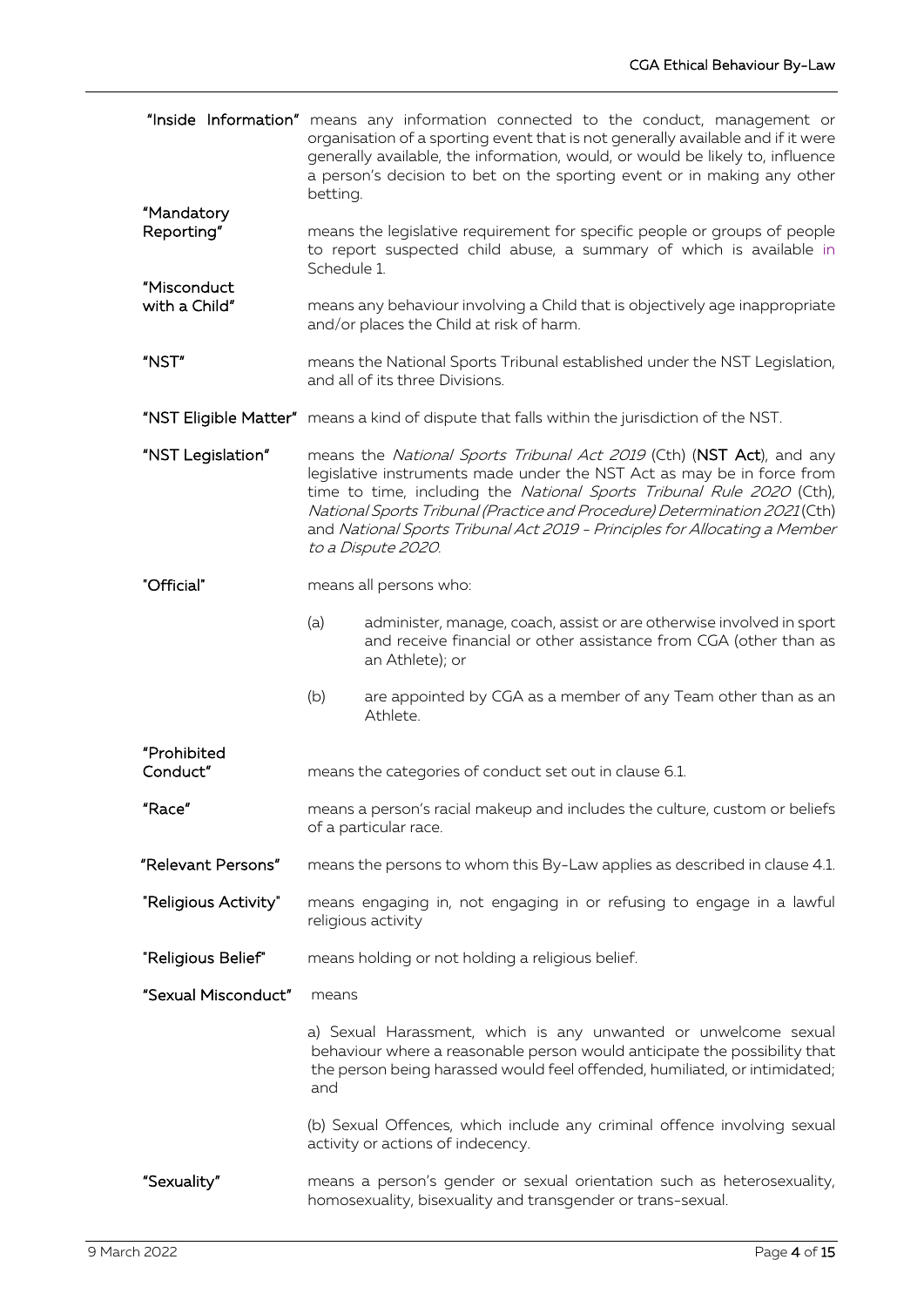| "Team"                                      | means any Australian Commonwealth Games Team or other team<br>appointed by CGA.                                                                                                                                                                                                                                                                                                                                                       |  |  |
|---------------------------------------------|---------------------------------------------------------------------------------------------------------------------------------------------------------------------------------------------------------------------------------------------------------------------------------------------------------------------------------------------------------------------------------------------------------------------------------------|--|--|
| "Team Membership<br>Agreement"<br>"Unlawful | means the Agreement including its schedules setting out the terms and<br>conditions governing appointment to and continued membership of any<br>Team.                                                                                                                                                                                                                                                                                 |  |  |
| Discrimination"                             | includes:                                                                                                                                                                                                                                                                                                                                                                                                                             |  |  |
|                                             | (a) Direct Discrimination, when a person or group of people is treated less<br>favourably than another person or group, because of a personal<br>characteristic; and                                                                                                                                                                                                                                                                  |  |  |
|                                             | (b) Indirect Discrimination, when an unreasonable rule or policy applies to<br>everyone but has the effect of disadvantaging some people because of a<br>personal characteristic they share, where such personal characteristic is<br>protected by applicable anti-discrimination legislation.                                                                                                                                        |  |  |
| "Victimisation"                             | means subjecting a person, or threatening to subject a person, to any unfair<br>treatment because the person has made, or intends to pursue their right to<br>make, a complaint or lawful disclosure, including under applicable<br>legislation or this By-Law, or for supporting another person to take such<br>action.                                                                                                              |  |  |
| "Vilification"                              | means a public act, conduct or behaviour that incites hatred, serious<br>contempt for or revulsion or severe ridicule towards a person or group of<br>people because of a particular characteristic they hold, as covered by<br>applicable legislation, including their race, Disability, Race, Sexuality, marital<br>status, Religious Activity, Religious Belief, colour, age, or homosexuality,<br>transgender or HIV/AIDS status. |  |  |
| "Wagering<br>Service Provider"              | means any company or other undertaking that promotes, brokers,<br>arranges or conducts any form of wagering activity.                                                                                                                                                                                                                                                                                                                 |  |  |

# 2 INTERPRETATION

- 2.1 Except so far as the contrary intention appears in this By-Law, an expression has in this By-Law the same meaning as in the Constitution.
- 2.2 Headings are for convenience only and do not affect the interpretation of this By-Law.
- 2.3 Reference to one gender includes each other gender.
- 2.4 The singular includes the plural and the plural includes the singular.
- 2.5 This By-Law is governed by the laws applicable in the State of Victoria.

# 3 PURPOSE

3.1 CGA is committed to ensuring that everyone involved with CGA and the Team is treated with respect and dignity and is protected from Abuse, Bullying, Harassment, Sexual Misconduct, Unlawful Discrimination, Victimisation, and Vilification.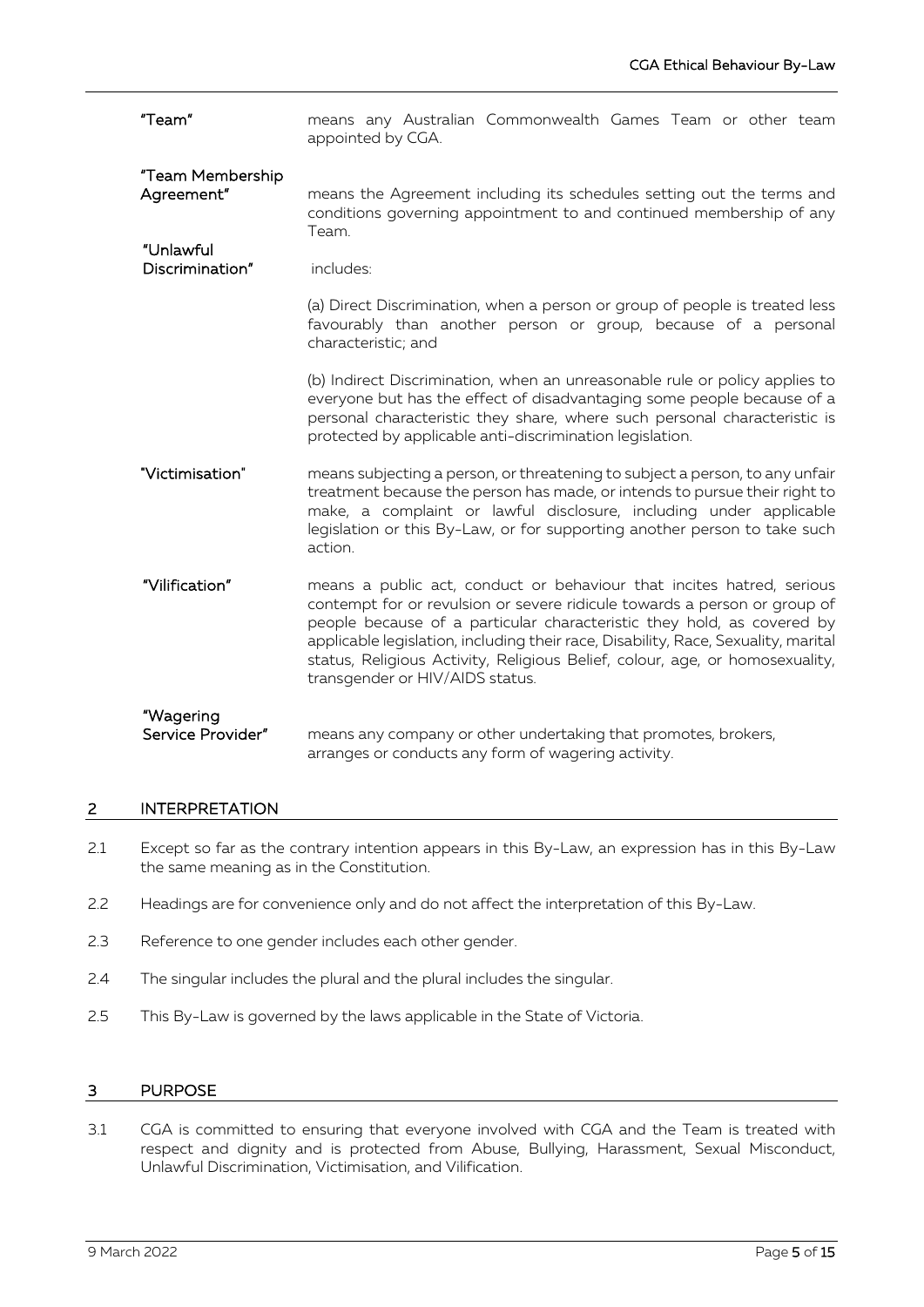3.2 This By-Law seeks to ensure that everyone involved with CGA and in a Team is aware of their rights and responsibilities. This By-Law sets out the standards of behaviour expected of those involved with CGA and in a Team.

# 4 COMPLIANCE WITH THIS BY-LAW

- <span id="page-5-0"></span>4.1 This By-Law applies to:
	- (1) Athletes;
	- (2) Officials; and
	- (3) Directors of the Board, officers, employees, contractors, interns and volunteers of CGA,

#### (the Relevant Persons).

#### 5 OBLIGATIONS

- 5.1 All Relevant Persons must act appropriately and honestly in the performance of their roles and responsibilities to CGA including in connection with any Team.
- 5.2 All Relevant Persons must not at any time:
	- (1) engage in conduct (whether publicly known or not), which is or would have the tendency to be inconsistent with, contrary to or prejudicial to the best interests, image or values of CGA, the Team or the Games; or
	- (2) commit or be convicted of:
		- (a) any serious offence involving violence or alcohol;
		- (b) any offence involving Illegal Drug/s;
		- (c) any sex offence;
		- (d) any Child Abuse offence;
		- (e) any offence involving Grooming or Misconduct with a Child;
		- (f) any offence relating to competition manipulation, prohibited betting or disclosing inside information; or
		- (g) any offence which is punishable by imprisonment.
- 5.3 All Relevant Persons must provide assistance and disclose honestly and completely all relevant information to CGA as requested by the Board, the CEO or the Chef de Mission to enable CGA to properly implement this By-Law.
- 5.4 Any Relevant Person who has a personal interest or financial interest in any matter involving the performance of that Relevant Person's responsibilities to CGA (including in connection with any Team selected by CGA) must, as soon as possible after the relevant facts have come to that person's attention, make full disclosure of the nature of the interest to the CEO, the CGA President or the Chef de Mission.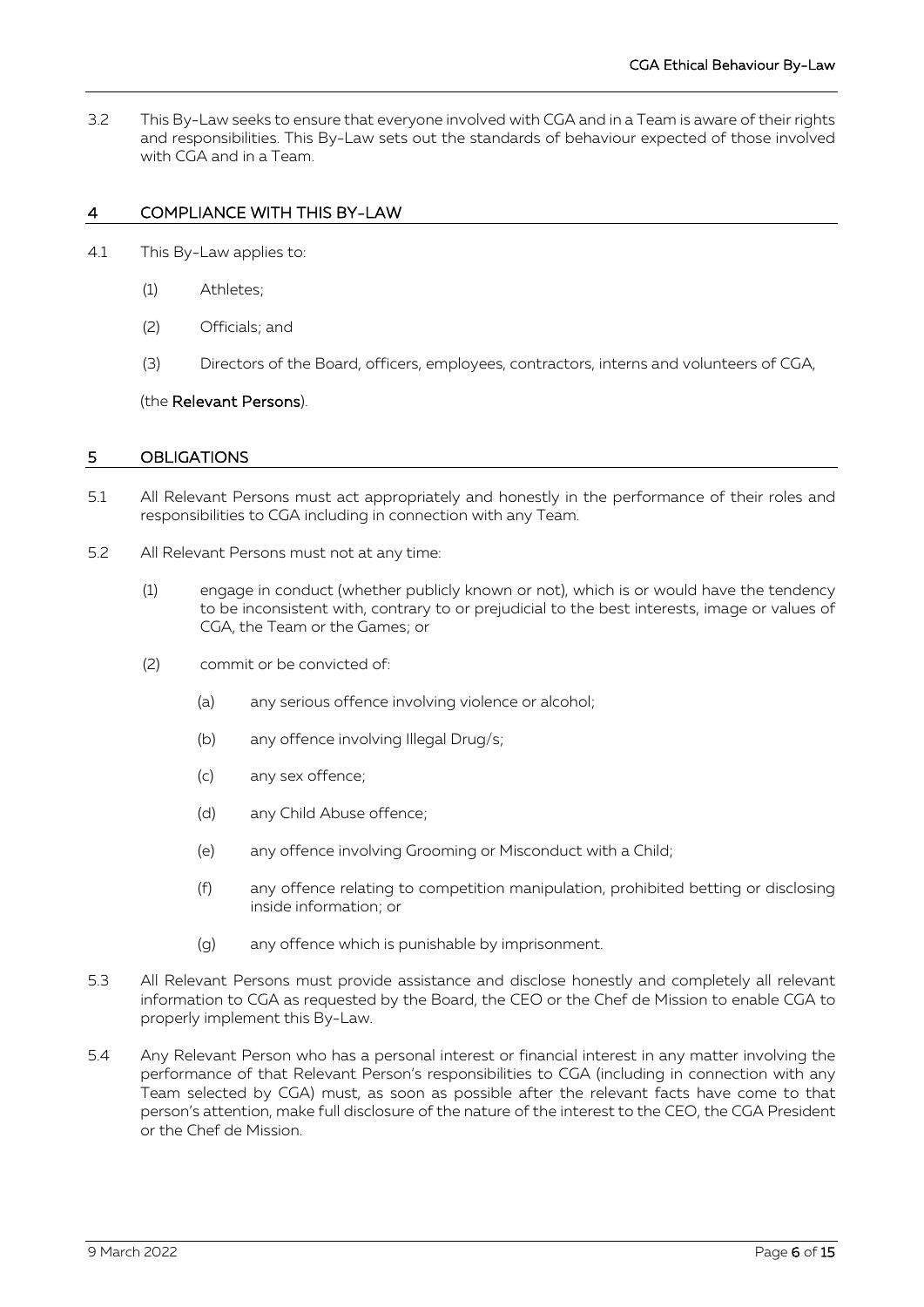- 5.5 Relevant Persons must not:
	- (1) solicit or accept any benefit (financial or otherwise) for or in connection with the performance of that person's duties to CGA or to the Team unless the receipt of that benefit (financial or otherwise):
		- (a) occurs in the ordinary course of the performance of that Relevant Person's duties to CGA or to the Team; or
		- (b) has been first approved by the CEO or the CGA President;
	- (2) make improper use of information acquired by virtue of their position in the Team or their relationship with CGA or to gain (directly or indirectly) an advantage for themselves or to cause detriment to CGA (including but not limited to the use of information related to any betting or gambling activities associated with the staging of the Games or any performance at the Games (including by disclosing inside information) without prior consent from the CEO or the CGA President); and
	- (3) offer to provide, promise to provide, actually provide or cause the provision of a benefit (financial or otherwise) to another person with the intention of influencing that person to seek to obtain or retain an improper advantage or benefit to that person or CGA which that person or CGA would not otherwise be entitled.

# <span id="page-6-0"></span>6 PROHIBITED CONDUCT

- 6.1 All Relevant Persons must not, by their acts or omissions, engage or participate in:
	- (1) Abuse;
	- (2) Bullying;
	- (3) Harassment;
	- (4) Sexual Misconduct;
	- (5) Unlawful Discrimination;
	- (6) Child Abuse;
	- (7) Grooming;
	- (8) Misconduct with a Child;
	- (9) Victimisation;
	- (10) Vilification;
	- (11) Competition manipulation, prohibited betting and disclosing inside information (which has the meaning given to it in Schedule 1); or
	- (12) other conduct which if publicly known would bring or be likely to bring that person, his/her sport or CGA into disrepute or censure

#### (Prohibited Conduct).

- 6.2 In addition, Relevant Persons commit a breach of this By-Law when they:
	- (1) Fail to report any Prohibited Conduct to the CEO, the CGA President or the Chef de Mission as soon as reasonably practicable; or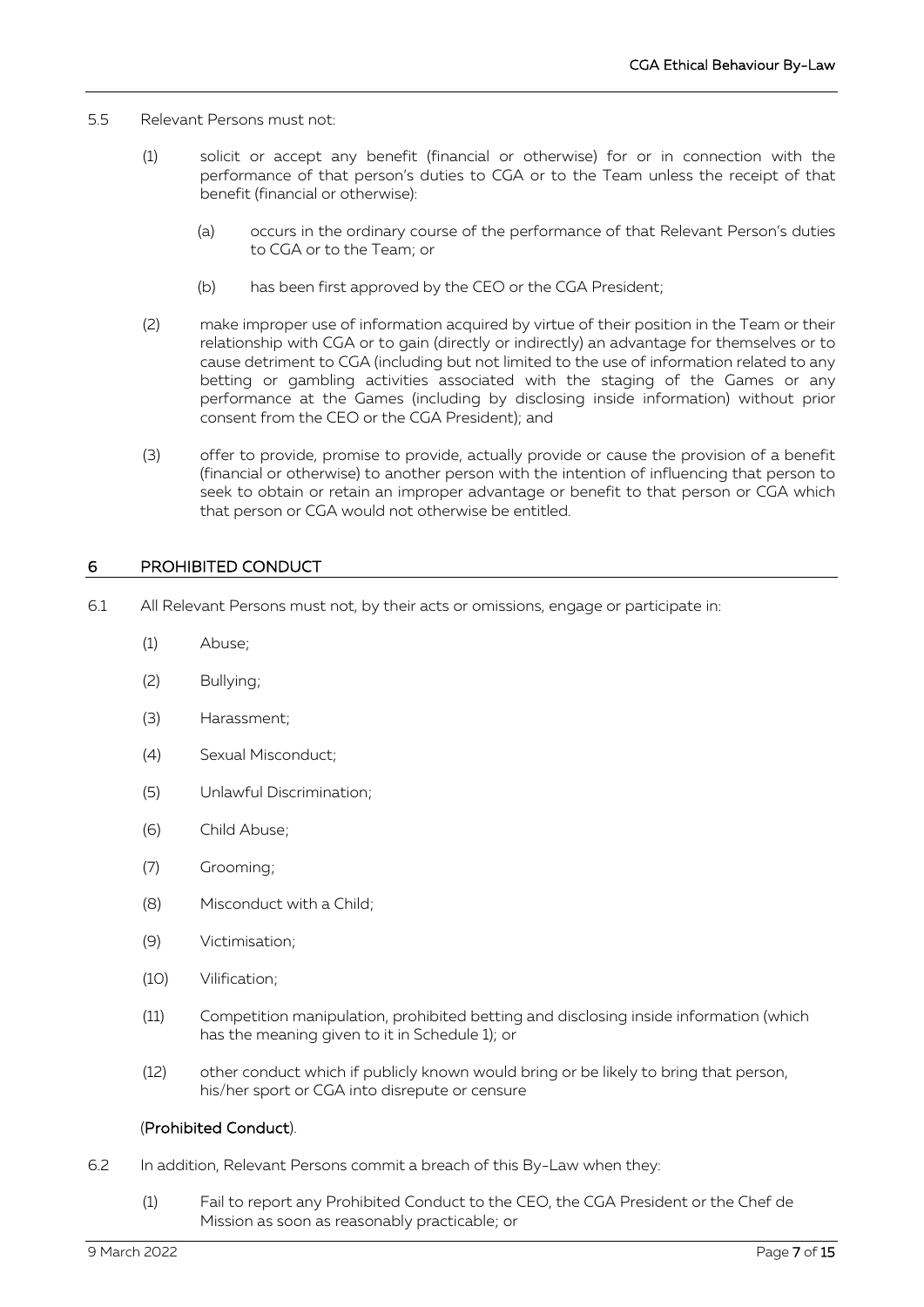- (2) Deliberately or wilfully withhold information in relation to any possible Prohibited Conduct;
- (3) Fail to comply with clause 5.2(2) of this By-Law;
- (4) Fail to comply with clause 5.3 of this By-Law;
- (5) Fail to comply with or enforce any sanctions imposed as a result of a breach of this By-Law; or
- (6) Knowingly provide any inaccurate and/or misleading information during the course of any investigation or proceedings under this By-Law.
- 6.3 Schedule 1 of this By-Law sets out examples of what may constitute Prohibited Conduct under this By-Law.
- 6.4 For the avoidance of doubt, clause [6.1](#page-6-0) does not apply where Sexuality, age, Disability, experience, capabilities and athletic performance or any combination of these factors are reasonably considered (subject to any relevant legislation) by CGA to be relevant to any of the following:
	- (1) the selection of Athletes and or Officials as members of the Team;
	- (2) any other decisions made or actions taken by a Relevant Person in respect of an Athlete or official as a member of a Team;
	- (3) the termination of the membership of an Athlete or Official as a member of a Team; or
	- (4) decisions about the provision of financial or other assistance by CGA.

# <span id="page-7-0"></span>7 BREACHES OF THIS BY-LAW

- <span id="page-7-1"></span>7.1 Where a person alleges a breach of this By-Law or CGA has other reason to believe a breach of this By-Law may have occurred, then:
	- (1) if the alleged breach concerns an Athlete or Official during the Games Period of the Games for which the Athlete or Official has been selected as a Team member, the alleged breach will be addressed by the Chef de Mission of that Team unless the alleged breach is in respect of the acts or omissions of the Chef de Mission of that Team, in which case the alleged breach will be addressed by the CGA President (if not the Chef de Mission) or CGA Vice President present at the Games in which the Team is participating; and
	- (2) if the alleged breach arises other than as described in clause [7.1](#page-7-0)[\(1\),](#page-7-1) it will be addressed by the CEO unless the alleged breach is in respect of the acts or omissions of the CEO, in which case the alleged breach will be addressed by the CGA President.
- 7.2 It is expected that any person who becomes aware of a breach of this By-Law, or suspects on reasonable grounds, potential cases of such a breach, will notify the CEO or the CGA President. Such reports can be made confidentially, securely and both inside and outside of business hours.
- <span id="page-7-3"></span><span id="page-7-2"></span>7.3 Where it is alleged that a Relevant Person has breached this By-Law, the following procedure will apply:
	- (1) the Chef de Mission, the CEO or the CGA President addressing an alleged breach of this By-Law may, in his or her absolute discretion, appoint a person or independent body (including but not limited to Sport Integrity Australia) to investigate and obtain evidence as to whether the breach has occurred;
	- (2) the Relevant Person concerned will be informed of the alleged breach in writing and in sufficient detail so that they can respond;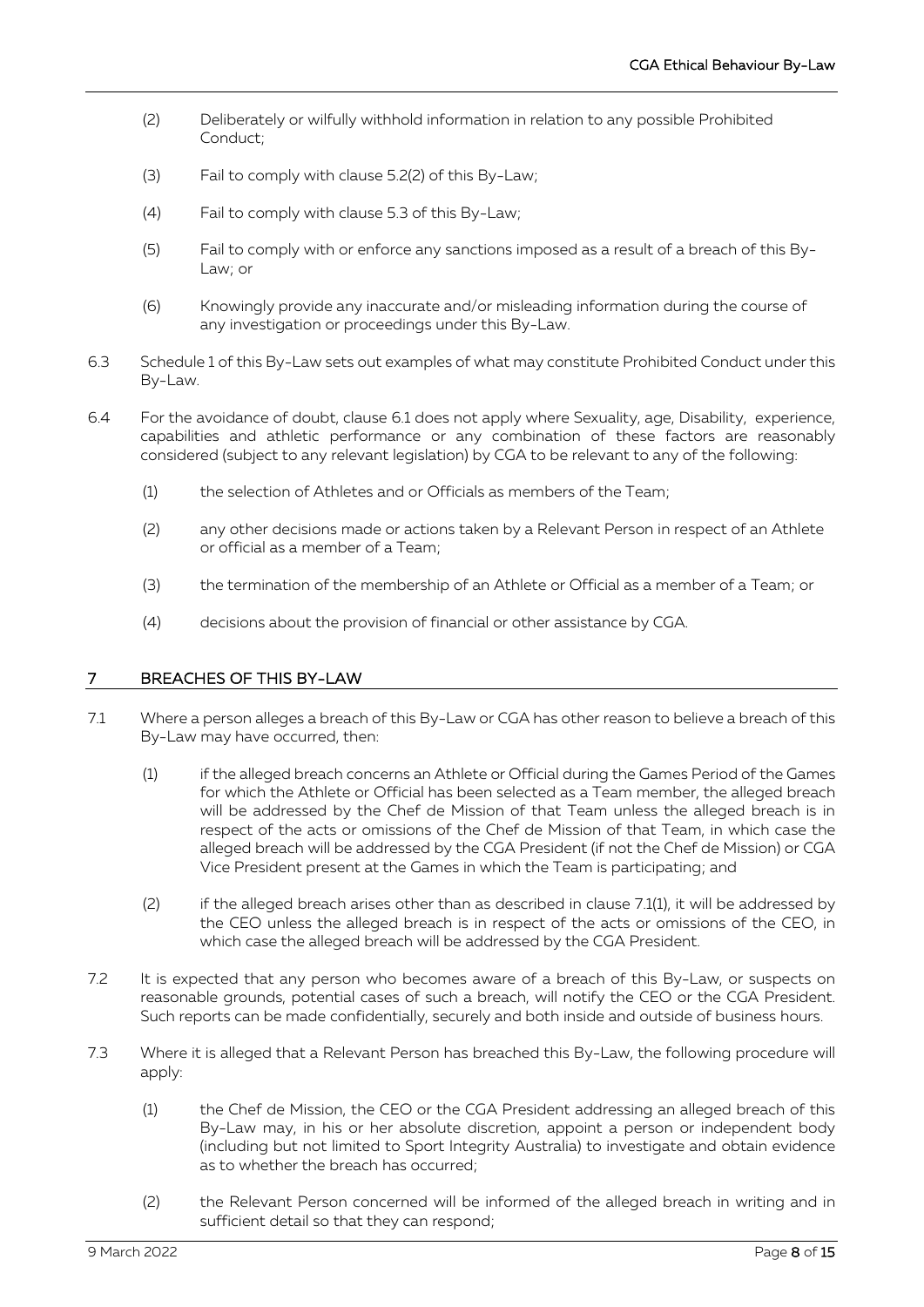- (3) the Relevant Person concerned will have the opportunity to respond in writing or in person to the written notice;
- (4) any person or independent body appointed pursuant to clause [7.3](#page-7-2)[\(1\):](#page-7-3)
	- (a) may interview such persons as they believe will assist in determining whether or not the alleged breach of this By-Law occurred; and
	- (b) obtain such other evidence as they believe is relevant to the alleged breach; and
- (5) if requested by the person alleging a breach of this By-Law or the Relevant Person concerned, the Chef de Mission, the CEO or the CGA President addressing the alleged breach, or their nominee (which may include a person or independent body appointed under clause 7.3(1), excluding Sport Integrity Australia) will conduct a conciliation conference regarding the alleged breach. Any such conference will be conducted as soon as is practicable and informally with the initial objective of achieving a conciliated conclusion of the allegation. If this conciliation does not occur or is genuinely objected to, the Chef de Mission, the CEO or the CGA President may then:
	- (a) seek the consent of the Relevant Person to refer the alleged breach to conciliation in the General Division of the National Sports Tribunal (NST) and, if given, CGA will:
		- i. refer the matter if it is an NST Eligible Matter; or
		- ii. apply to the NST CEO for approval if the matter is not an NST Eligible Matter, failing which it must be dealt with under clause 7.3(5)(b); or
	- (b) if consent of the Relevant Person is not given, determine, having regard to the evidence obtained, whether or not the alleged breach has been established.
- <span id="page-8-0"></span>7.4 Subject to clauses [7.4](#page-8-0)[\(4\),](#page-8-1) [7.4](#page-8-0)[\(5\),](#page-8-2) [7.4](#page-8-0)[\(6\)](#page-8-3) and 7.6, all persons concerned must keep confidential and not comment publicly on or disseminate to any person information concerning:
	- (1) the fact of and details of any allegation that a Relevant Person has breached this By-Law;
	- (2) all evidence obtained on behalf of CGA or provided by any person in connection with the alleged breach of this By-Law; and
	- (3) the fact, details and outcome of any hearing into the alleged breach of this By-Law;

<span id="page-8-1"></span>except that:

- (4) in the event that the alleged breach is resolved by conciliation, CGA will release a public statement in such form as is agreed by the parties;
- <span id="page-8-2"></span>(5) in the event that the alleged breach is established other than by conciliation, CGA will release a public statement in such form as agreed by the parties or, failing agreement, as determined by the person addressing the alleged breach; or
- <span id="page-8-3"></span>(6) in any event CGA may release a public statement or statements in such form as it determines appropriate in all the circumstances if the fact of or details of the alleged breach has become publicly known (whether through a breach of this clause [7.4](#page-8-0) or otherwise).
- 7.5 If a breach of this By-Law is established and if:
	- (1) the Relevant Person concerned is a member of a Team, then that Relevant Person will be subject to sanctions described in the Team Membership Agreement;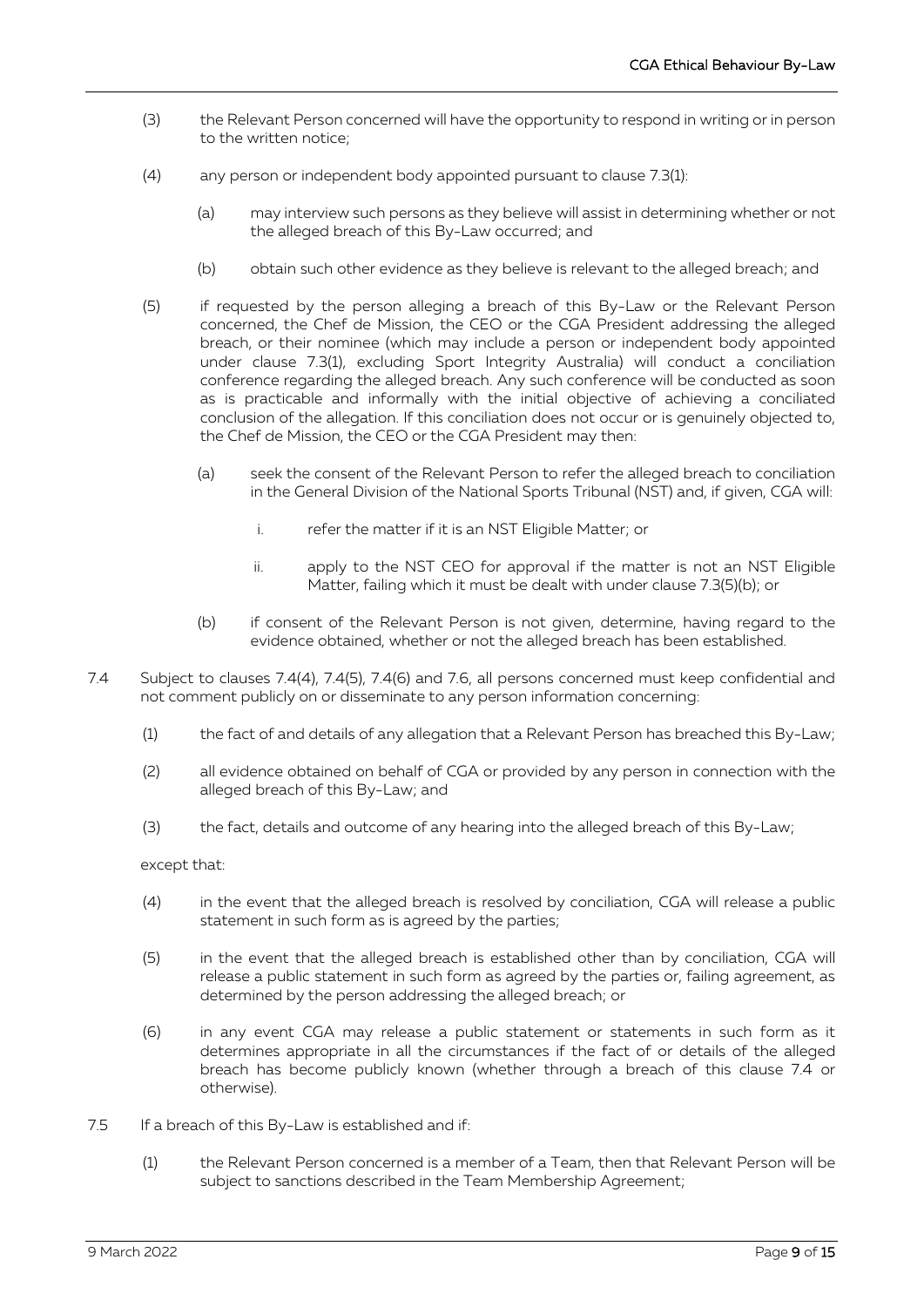- (2) the Relevant Person receives financial or other assistance from CGA as an Athlete or Official, then that relevant person will be ineligible for any future assistance for such period as is determined appropriate in the circumstances and may in the absolute discretion of the CEO be required to repay part or the whole of the financial or other assistance received prior to a breach of this By-Law;
- (3) the Relevant Person is an employee of CGA, then such sanction as is determined by the CEO after giving the Relevant Person concerned the opportunity to be heard on this aspect;
- (4) the Relevant Person is a Director of the Board or an official of CGA (other than as an employee), such sanction as is determined by the Board after giving the Relevant Person concerned the opportunity to be heard on this aspect; and
- (5) the Relevant Person may be required to undergo counselling or rehabilitation as directed by CGA.
- 7.6 First Instance Appeal to the General Division of the NST
	- (1) If the Relevant Person disputes that the alleged breach has been established, or disputes the sanction imposed, and if it is an NST Eligible Matter, CGA must refer the alleged breach to the General Division of the NST, in the first instance.
	- (2) The NST:
		- (a) will apply the standard of proof in its arbitration of the alleged breach, and otherwise arbitrate the dispute in accordance with the NST Legislation; and
		- (b) may, if applicable, impose a sanction; and
		- (c) where it considers it appropriate to do so and all the involved parties agree, may determine the appeal without a hearing: and
		- (d) will notify the involved parties of the determination in accordance with the NST Legislation. Subject only to an appeal to the Appeals Division of the NST pursuant to clause 7.7, the determination of the NST is final and binding on the parties and no party may institute proceedings in any other court or tribunal.
- 7.7 Final Appeal to the Appeals Division of the NST
	- (1) Any second and final instance appeal (Final Appeal) must be heard by the Appeals Division of the NST and will proceed in accordance with the NST Legislation.
	- (2) A Final Appeal must be lodged after the determination of a First Instance Appeal by the NST.
	- (3) A Final Appeal in respect of a decision or determination that is made by the NST in a First Instance Appeal may only be lodged by a party to the First Instance Appeal.
	- (4) The NST may uphold or dismiss a Final Appeal and will notify all Parties of the determination in accordance with the NST Legislation.
	- (5) The determination handed down by the Appeal Panel with respect to a Final Appeal is final and binding on the Parties.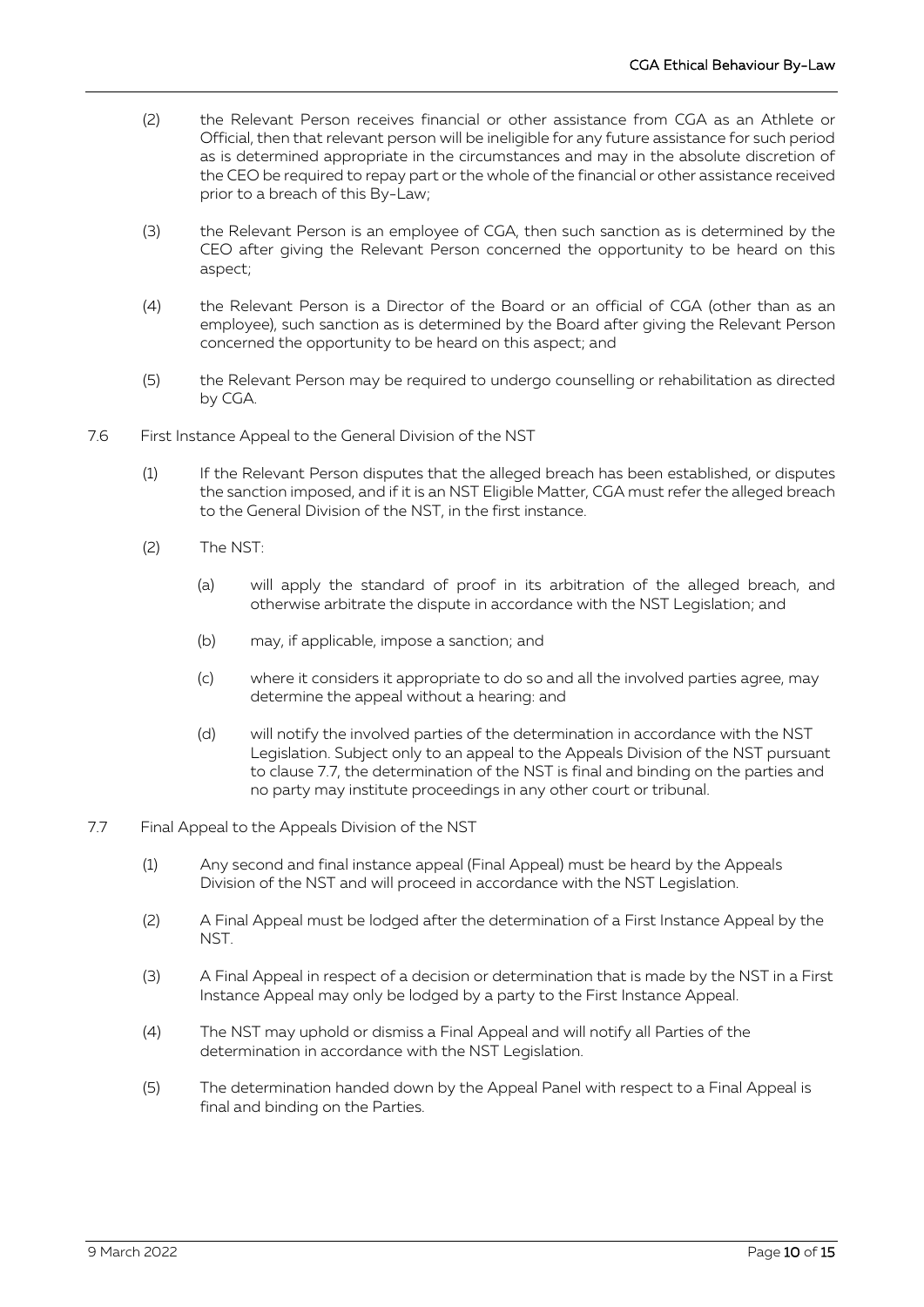- 7.8 If an alleged breach requires Mandatory Reporting or refers to criminal conduct, the CEO or the CGA President or Chef de Mission must refer/report the matter to a relevant law enforcement agency.
- 7.9 The Chef de Mission, the CEO or the CGA President will consider if provisional action should be taken against the Relevant Person while any type of investigation is underway, such as supervision, restriction of duties or suspension. If the Relevant Person disputes any provisional action taken, the processes outlined in clauses 7.3(5), 7.6 and 7.7 will apply.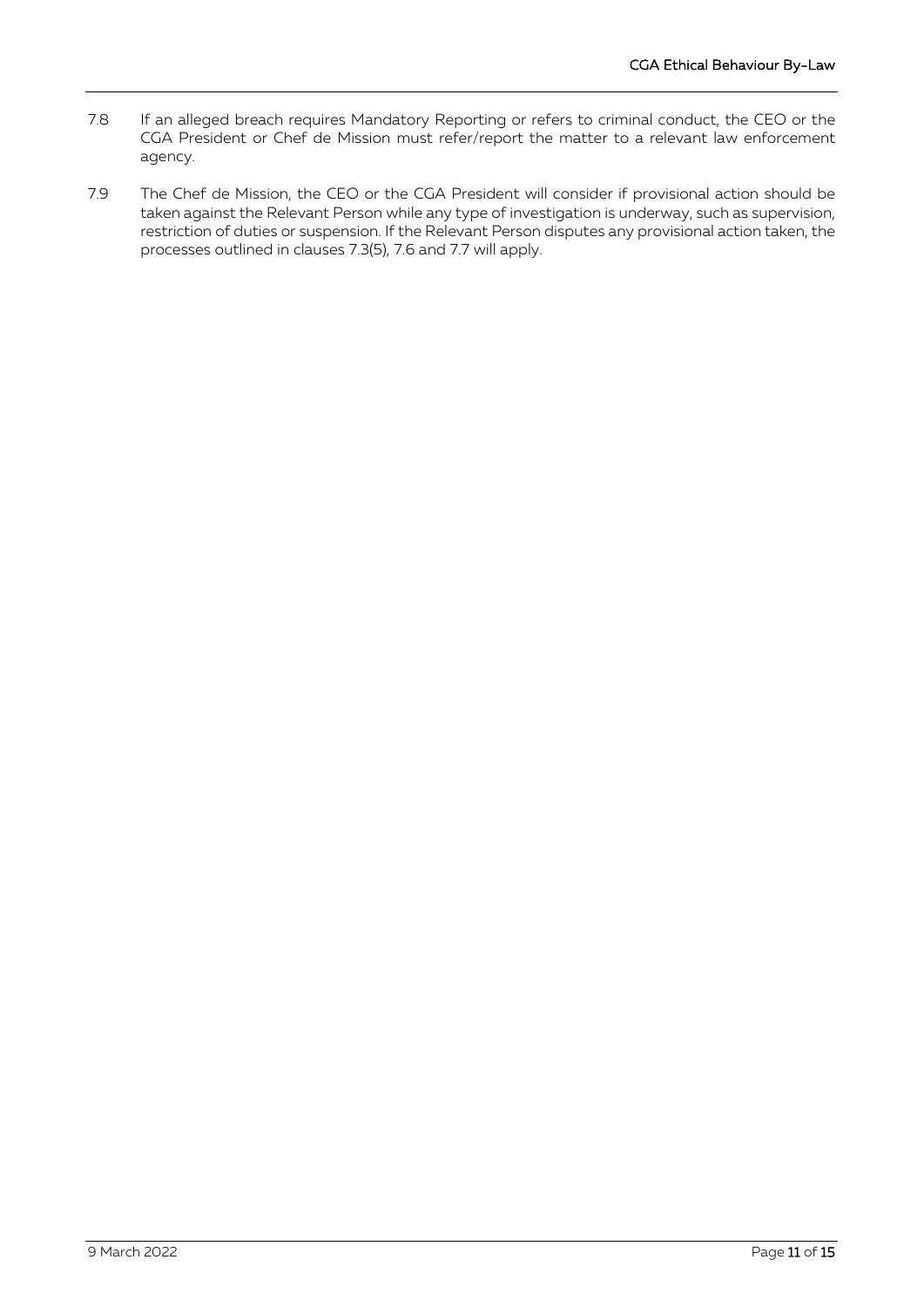# Schedule 1 – Examples of Prohibited Conduct

1. Abuse can be behaviour of a nature and level of seriousness which includes, but is not limited to:

- physical abuse and assault including hitting, slapping, punching, kicking, destroying property, sleep, and food deprivation, forced feeding, unreasonable physical restraint, spitting at another person or biting;
- sexual abuse including rape and assault, using sexually degrading insults, forced sex or sexual acts, deliberately causing pain during sex, unwanted touching or exposure to pornography, sexual jokes, using sex to coerce compliance;
- emotional abuse such as repeated and intentional embarrassment in public, preventing or excluding someone from participating in sport activities, stalking, humiliation, or intimidation;
- verbal abuse such as repeated or severe insults, name calling, criticism, swearing and humiliation, attacks on someone's intelligence, body shaming, or aggressive yelling;
- financial abuse such as restricting access to bank accounts, taking control of finances and money, forbidding someone from working, taking someone's pay and not allowing them to access it; and
- neglect of a person's needs.

2. Bullying can be behaviour of a nature and level of seriousness which includes, but is not limited to, repeatedly:

- keeping someone out of a group (online or offline);
- acting in an unpleasant way near or towards someone;
- giving nasty looks, making rude gestures, calling names, being rude and impolite, constantly negative and teasing;
- spreading rumours or lies, or misrepresenting someone (i.e. using their social media account to post messages as if it were them);
- 'fooling around', 'messing about' or other random or supposedly playful conduct that goes too far;
- harassing someone based on their race, sex, religion, gender, age or a disability;
- intentionally and repeatedly hurting someone physically;
- intentionally stalking someone; and
- taking advantage of any power over someone else,

but does not include legitimate and reasonable management action, management processes, disciplinary action or allocation of activities in compliance with agreed systems.

3. Harassment can be behaviour of a nature and level of seriousness which includes, but is not limited to:

- telling insulting jokes about racial groups;
- sending explicit or sexually suggestive emails or text messages;
- displaying racially offensive or pornographic images or screen savers;
- making derogatory comments or taunts about someone's race;
- asking intrusive questions about someone's personal life, including sex life;
- sexual harassment or any of the above conduct in the workplace by employers, co-workers, and other workplace participants;
- any of the above conduct in the workplace, based on or linked to a person's disability or the disability of an associate; and
- offensive behaviour based on race or racial hatred, such as something done in public that offends, insults, or humiliates a person or group of people because of their race, colour or nationality or ethnicity.

#### 4. Sexual Misconduct can be behaviour including, but not limited to:

- unwelcome touching;
- staring or leering;
- suggestive comments or jokes;
- showing or sharing sexually explicit images or pictures;
- unwanted invitations to go out on dates;
- requests for sex;
- intrusive questions about a person's private life or body;
- unnecessary familiarity, such as deliberately brushing up against a person;
- insults or taunts based on sex: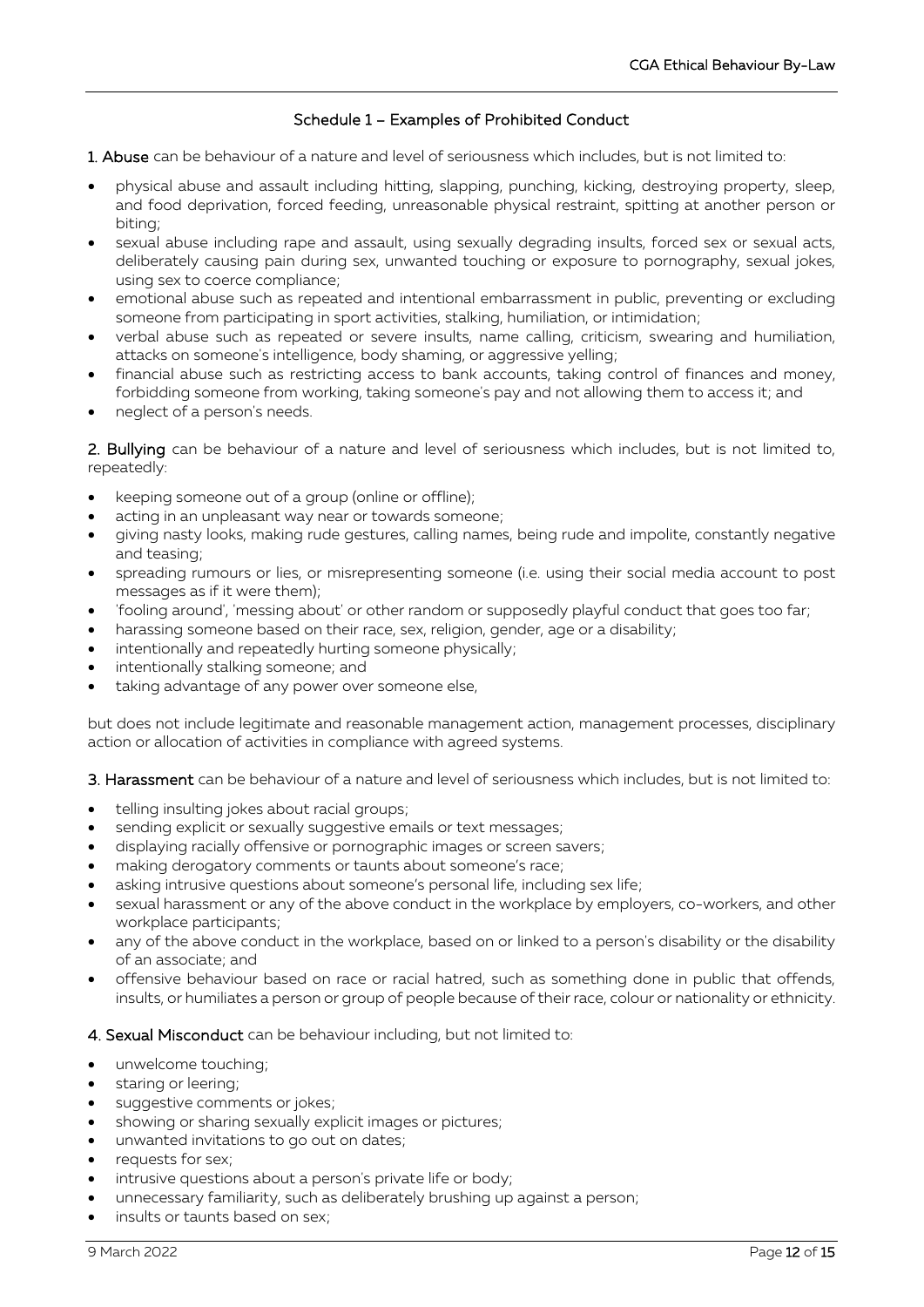- sexually explicit physical contact;
- sending sexually explicit or suggestive emails, texts, or other electronic/social media messages;
- displaying pornographic images or screen savers;
- asking intrusive questions about someone's personal life, including sex life; and
- criminal offences such as rape, indecent or sexual assault, sexual penetration, or relationship with a child under the age of 16 and possession of Child pornography.

5. Unlawful Discrimination can be unfair treatment based on a person's:

- age;
- disability;
- race, colour, nationality, ethnicity, or migrant status;
- sex, pregnancy, marital or relationship status, family responsibilities or breastfeeding; and
- sexual orientation, gender identity or intersex status.

6. Victimisation can be behaviour including, but not limited to:

- dismissal of an employee/volunteer or disadvantage to their employment/involvement in sport;
- alteration of an employee's position or duties to his or her disadvantage;
- discrimination between an employee and other employees;
- repeated failure to select an individual on merit;
- a reduction in future contract value; and
- removal of coaching and other financial and non-financial support.

7. Vilification can be behaviour including, but not limited to:

- speaking about a person's race or religion in a way that could make other people dislike, hate, or ridicule them;
- publishing claims that a racial or religious group is involved in serious crimes without any evidence in support;
- repeated and serious verbal or physical abuse about the race or religion of another person;
- encouraging violence against people who belong to a particular race or religion, or damaging their property; and
- encouraging people to hate a racial or religious group using flyers, stickers, posters, a speech, or publication, or using websites or email.

#### 8. Competition Manipulation, prohibited betting and disclosing inside information includes but is not limited to:

- participating (whether by act or omission) in improperly altering the result or the course of an event in order to remove all or part of the unpredictable nature of the event to obtain a benefit for themselves or others by:
	- o the direct, pre-meditated or planned interference with the natural course of an event or element of an event;
	- o providing modified or false information related to an athlete's identity or personal information;
	- o intentionally modifying playing surfaces, equipment or athlete's physiology to improperly influence the natural course of the event; or
- betting, or enter into any other form of financial speculation on any event, or on any incident or occurrence in an event, connected with the Commonwealth Games, whether or not they are participating in the event. For the avoidance of doubt:
	- o any bets placed by a betting syndicate or group, such as a 'punter's club', of which the Relevant Person is a member;
	- o an interest in any bet, including having someone else place a bet on their behalf; or
	- o allowing another person to place a bet using a Relevant Person's account

shall be treated as if the bet was placed by the Relevant Person as an individual;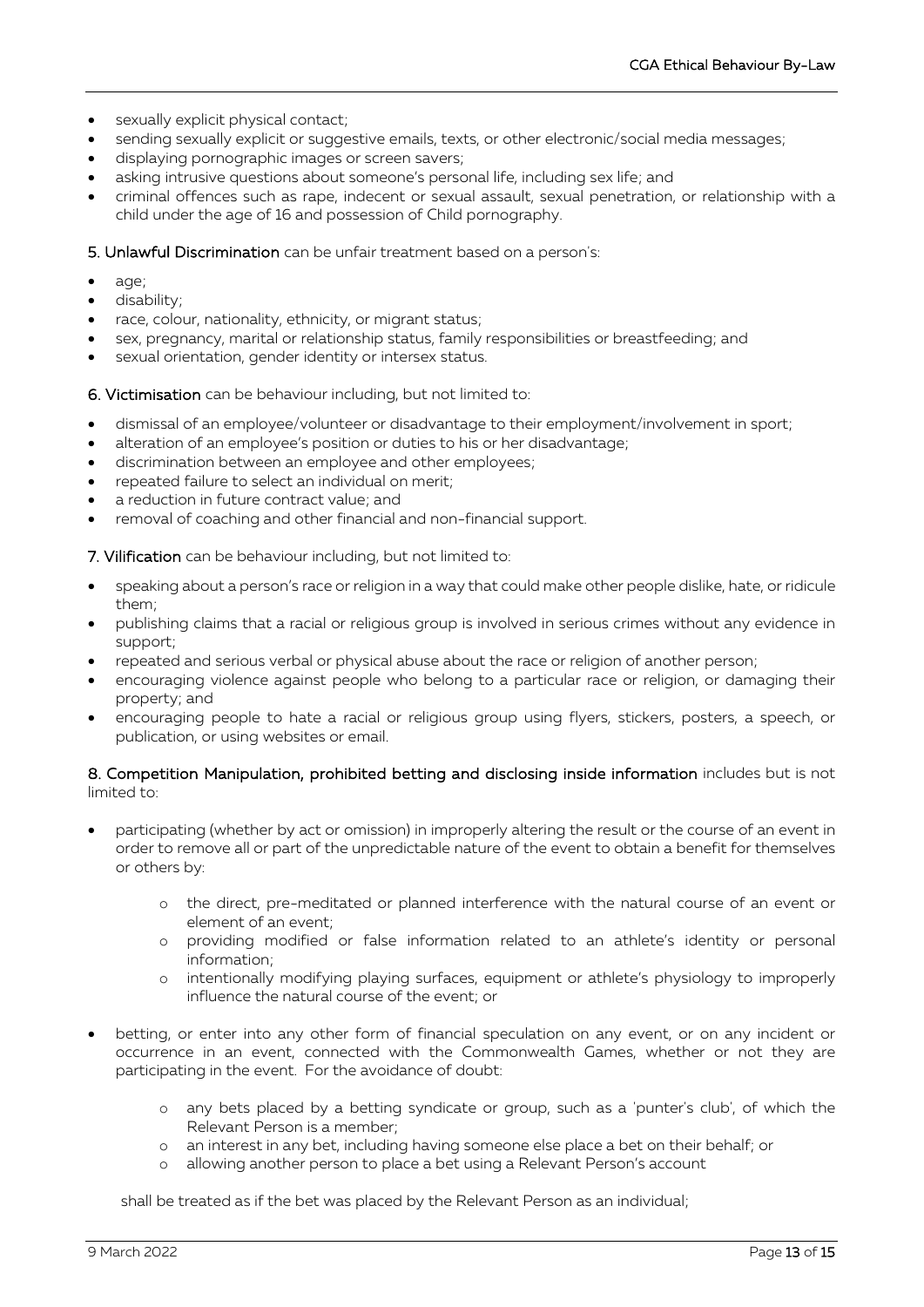- facilitating or assisting with the making of a bet on any event or part of any event including communicating in any way, such as by using a mobile phone, computer or other electronic or other device, information that might give another person an unfair advantage if they were to engage in betting related to that information, other than as required as part of their official duties; or
- disclosing inside information, other than as required as part of their official duties.

9. Child Abuse is the mistreatment of a Child that:

- causes, is causing or is likely to cause any detrimental effect so that a Child's physical, psychological, or emotional wellbeing; or
- does, or is likely to, endanger that a Child's physical or emotional health, development, or wellbeing, whether through a:
- single act, omission, or circumstance; or
- series or combination of acts, omissions, or circumstances,

#### and includes:

Physical Abuse occurs when a person subjects a Child to application of physical force, which may cause injury intentionally or inadvertently as a result of physical punishment or the aggressive treatment of a Child. Physically abusive behaviour includes, but is not limited to:

(a) shoving, hitting, slapping, shaking, throwing, punching, biting, burning, kicking; and

(b) harmful training methods or overtraining where there is the potential to result in damage to a Child's physical development.

Emotional or Psychological Abuse occurs when a Child does not receive the love, affection, or attention they need for healthy emotional, psychological, and social development or are exposed to violence/abuse against other Children or adults. Such abuse may involve:

- (a) repeated rejection or threats to a Child;
- (b) constant criticism, teasing, ignoring, threatening, yelling, scapegoating, ridicule, intentional exclusion, continual coldness, and rejection;
- (c) Bullying and Harassment;
- (d) harmful training methods or overtraining where there is the potential to result in damage to a Child's physical, intellectual, or emotional wellbeing and development.

Sexual Abuse occurs when an adult, or a person in authority (i.e. older, or younger but more physically or intellectually developed) involves a Child in any sexual activity. A child cannot provide consent, therefore even if 'consent' is given, it still constitutes sexual abuse.

Perpetrators of sexual abuse take advantage of their power, authority, or position over the Child for their own benefit. It can include making sexual comments to a Child, kissing, touching a Child's genitals or breasts, oral sex, or intercourse with a Child.

Sexual exploitation is a form of Sexual Abuse and occurs when Children are forced into or involved in sexual activities that are then unlawfully recorded in some way, or recorded without the consent of one or more parties, or used to produce child sexual abuse material. Such material can be in the form of photographs or videos, whether published or circulated on the internet or social media. Encouraging a Child to view pornographic videos, websites, or images, or engaging a Child to participate in sexual conversations over social media or otherwise is also considered sexual exploitation.

Neglect is the persistent failure or deliberate failure or denial to meet a Child's basic needs. Child Neglect includes the failure to provide adequate food, clothing, shelter, adequate supervision, clean water, medical attention, or supervision to the extent that the Child's health and development